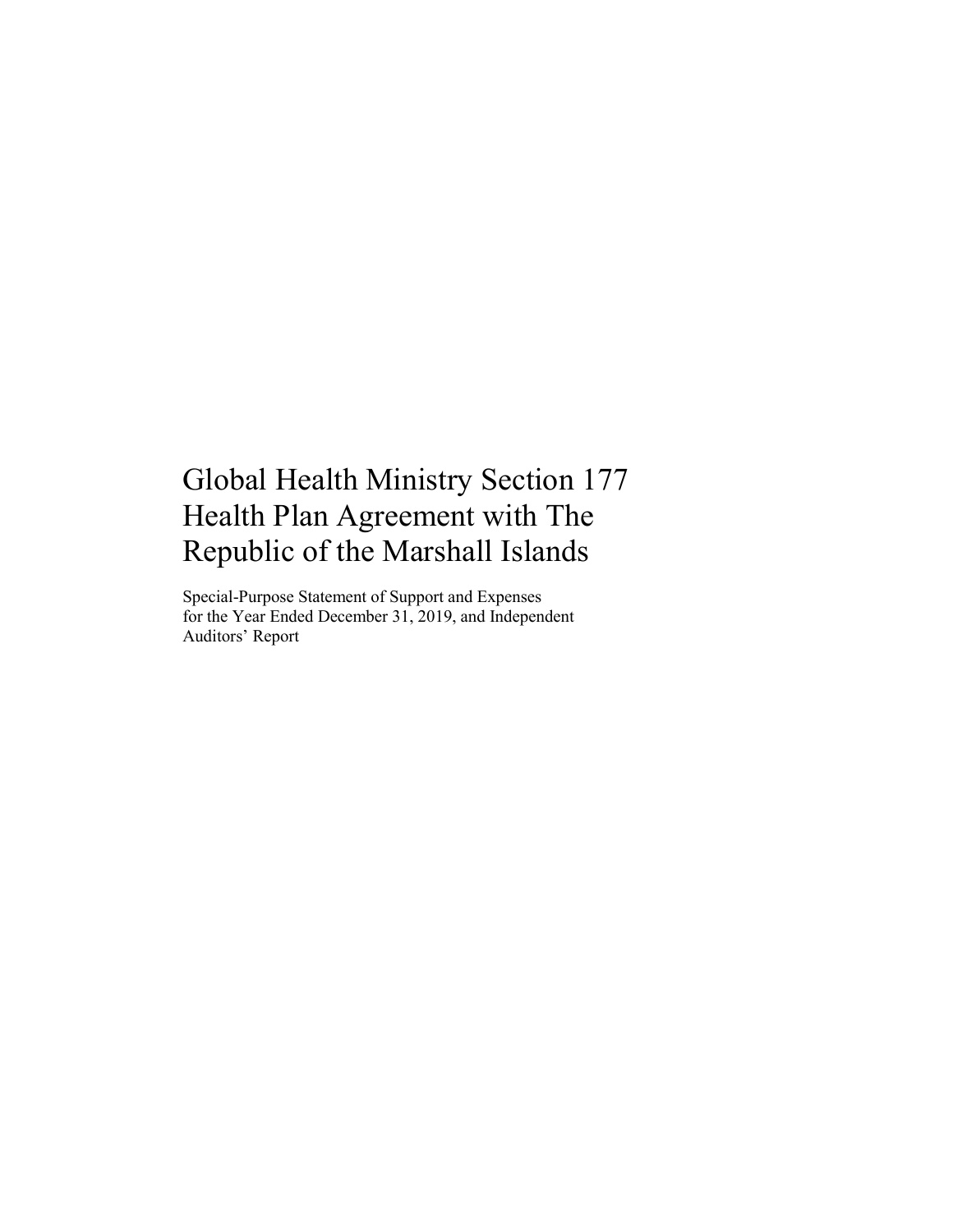# **GLOBAL HEALTH MINISTRY SECTION 177 HEALTH PLAN AGREEMENT WITH THE REPUBLIC OF THE MARSHALL ISLANDS**

# **TABLE OF CONTENTS**

|                                                                                                    | Page    |
|----------------------------------------------------------------------------------------------------|---------|
| <b>INDEPENDENT AUDITORS' REPORT</b>                                                                | $1 - 2$ |
| SPECIAL-PURPOSE STATEMENT OF SUPPORT AND EXPENSES<br>FOR THE YEAR ENDED DECEMBER 31, 2019          |         |
| NOTES TO SPECIAL-PURPOSE STATEMENT OF SUPPORT AND EXPENSES<br>FOR THE YEAR ENDED DECEMBER 31, 2019 |         |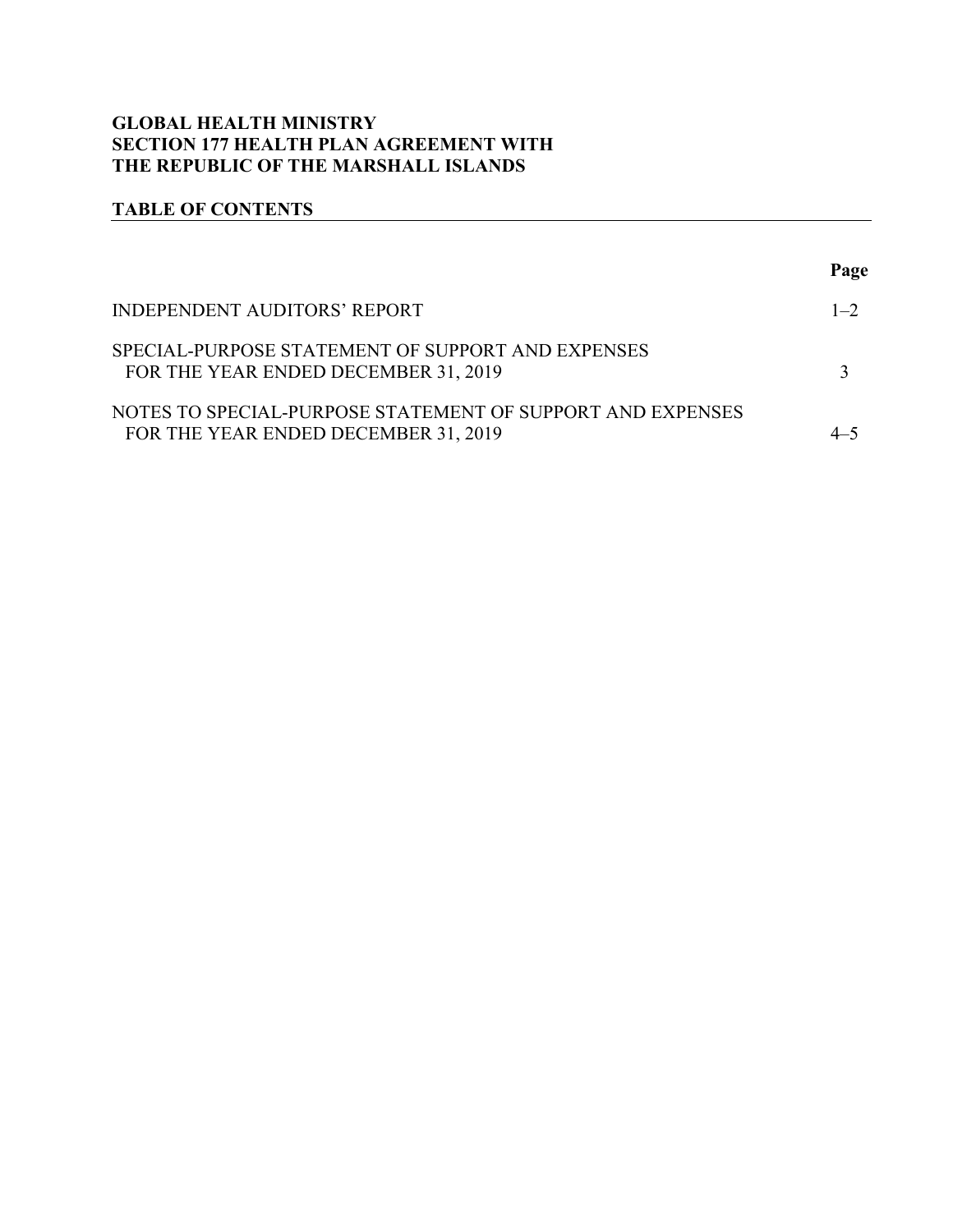

**Deloitte & Touche LLP** Suite 3900 200 Renaissance Center, Detroit, MI 48243 Tel: +1 313 396 3000 www.deloitte.com

# <span id="page-2-0"></span>**INDEPENDENT AUDITORS' REPORT**

To the Board of Trustees of Global Health Ministry Livonia, Michigan

We have audited the accompanying Special-Purpose Statement of Support and Expenses of Global Health Ministry (the "Statement"), for the year ended December 31, 2019, and the related notes to the Statement. The support was received and expenses were incurred in accordance with The Republic of the Marshall Islands Section 177 Health Plan Agreement with Global Health Ministry (the "Contractor"). Global Health Ministry is a wholly owned subsidiary of Trinity Health.

#### **Management's Responsibility for the Statement**

Management is responsible for the preparation and fair presentation of the Statement in accordance with the financial reporting provisions of Section 12 of the Contract for Management of the Section 177 Health Plan Agreement (the "Contract"). Management is also responsible for the design, implementation, and maintenance of internal control relevant to the preparation and fair presentation of a Statement that is free from material misstatement, whether due to fraud or error.

#### **Auditors' Responsibility**

Our responsibility is to express an opinion on the Statement based on our audit. We conducted our audit in accordance with auditing standards generally accepted in the United States of America. Those standards require that we plan and perform the audit to obtain reasonable assurance about whether the Statement is free from material misstatement.

An audit involves performing procedures to obtain audit evidence about the amounts and disclosures in the Statement. The procedures selected depend on the auditor's judgment, including the assessment of the risks of material misstatement of the Statement, whether due to fraud or error. In making those risk assessments, the auditor considers internal control relevant to the Contractor's preparation and fair presentation of the Statement in order to design audit procedures that are appropriate in the circumstances, but not for the purpose of expressing an opinion on the effectiveness of the Contractor's internal control. Accordingly, we express no such opinion. An audit also includes evaluating the appropriateness of accounting policies used and the reasonableness of significant accounting estimates made by management, as well as evaluating the overall presentation of the Statement.

We believe that the audit evidence we have obtained is sufficient and appropriate to provide a basis for our audit opinion.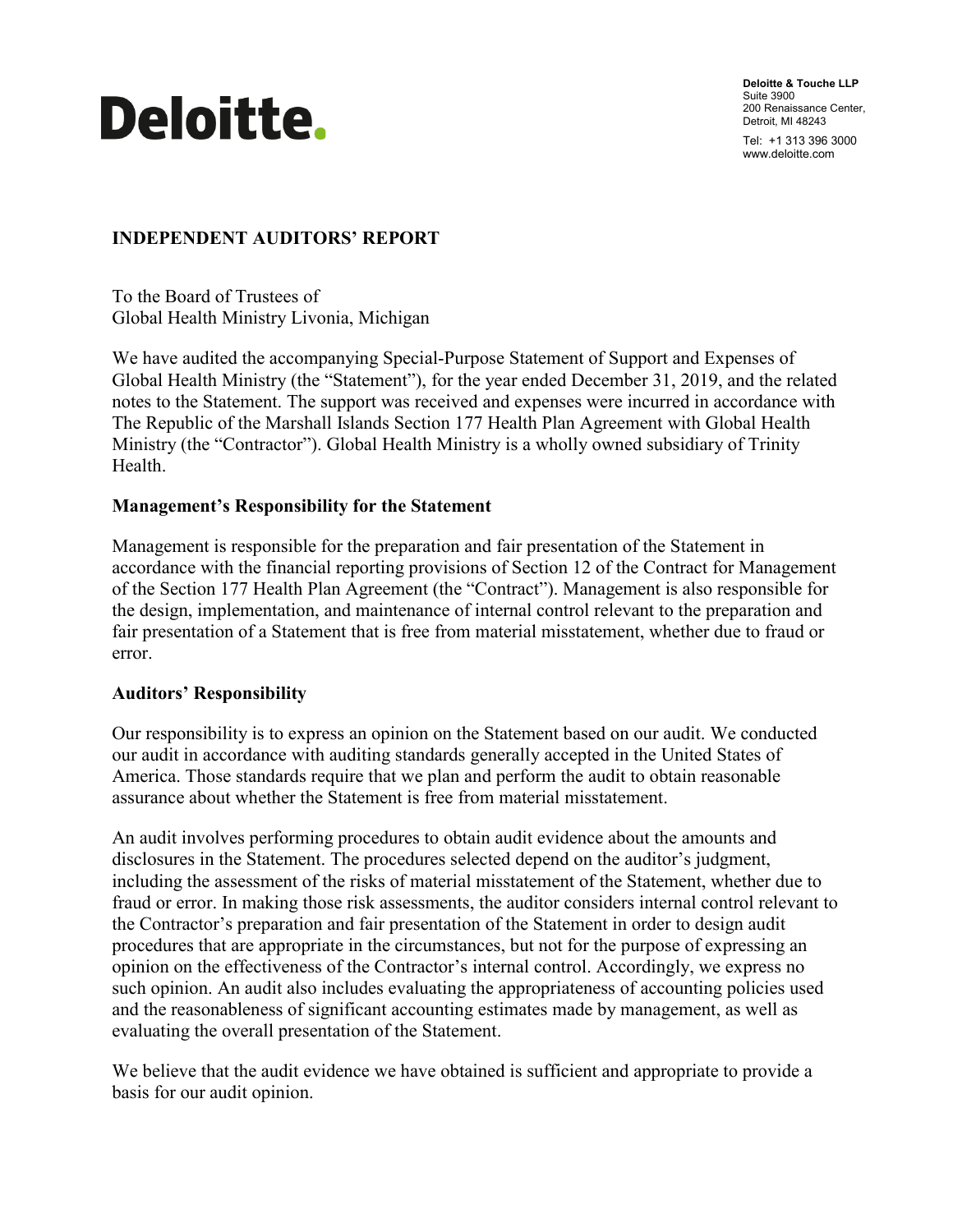# **Opinion**

In our opinion, the Statement referred to above presents fairly, in all material respects, the support received and expenses incurred by the Contractor in the performance of the Section 177 Health Plan Agreement with The Republic of the Marshall Islands for the year ended December 31, 2019, in accordance with the financial reporting provisions of Section 12 of the Contract.

#### **Basis of Accounting**

We draw attention to Note 1 of the Statement, which describes the basis of accounting. The Statement is prepared by the Contractor on the basis of the financial reporting provisions of Section 12 of the Contract, which is a basis of accounting other than accounting principles generally accepted in the United States of America, to comply with the financial reporting provisions of the Contract. Our opinion is not modified with respect to this matter.

#### **Restriction on Use**

Our report is intended solely for the information and use of the Board of Trustees, management of Global Health Ministry, the government of The Republic of the Marshall Islands, and the cognizant audit and other federal agencies, and is not intended to be, and should not be, used by anyone other than these specified parties.

Deloitte & Turche un

April 30, 2020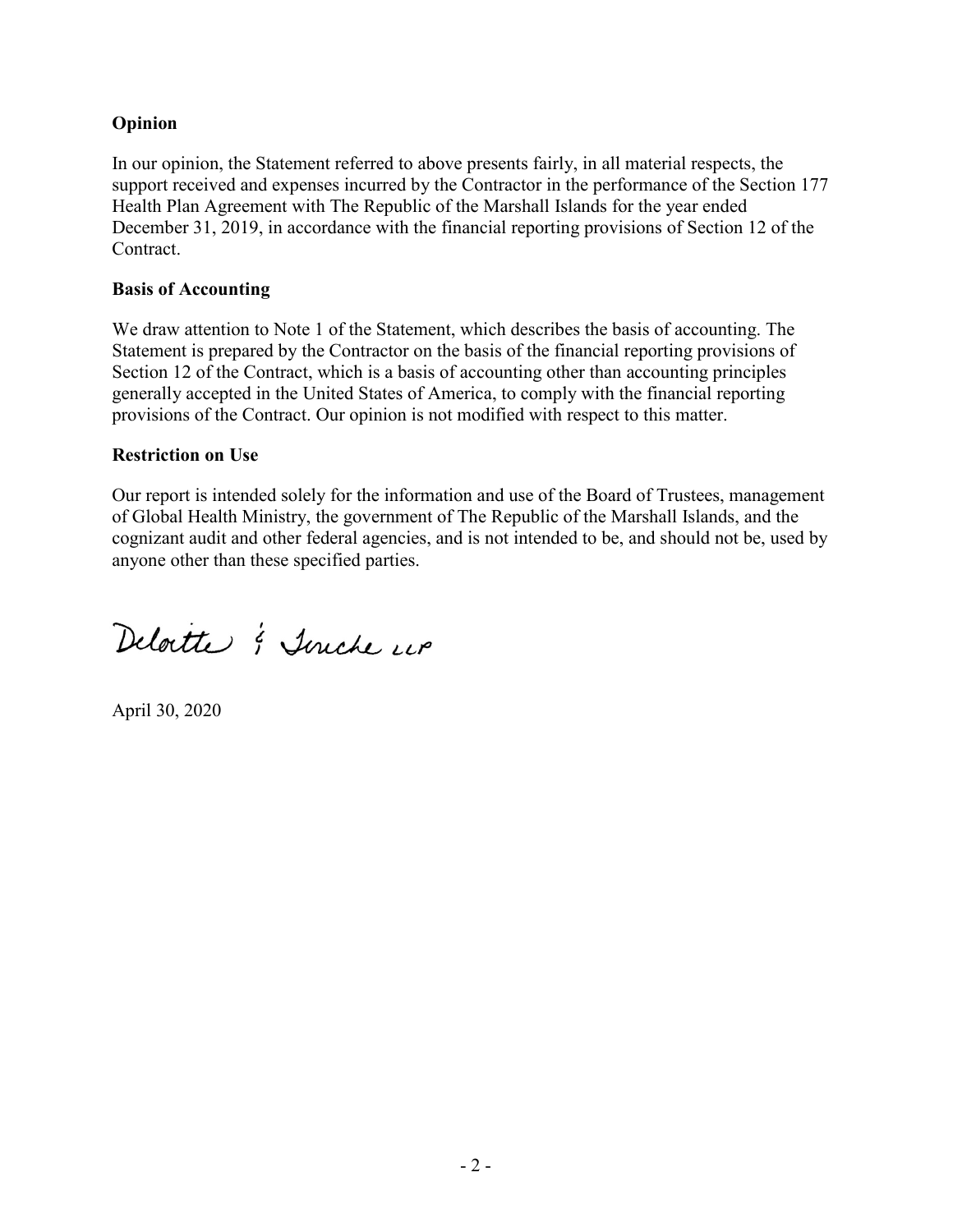# **GLOBAL HEALTH MINISTRY SECTION 177 HEALTH PLAN AGREEMENT WITH THE REPUBLIC OF THE MARSHALL ISLANDS**

#### **SPECIAL-PURPOSE STATEMENT OF SUPPORT AND EXPENSES FOR THE YEAR ENDED DECEMBER 31, 2019**

| I. |                               | <b>SUPPORT:</b> |                                     |             |  |
|----|-------------------------------|-----------------|-------------------------------------|-------------|--|
|    |                               |                 | A. Section 177 Health Plan payments |             |  |
|    |                               | 1.              | Program year total support          | \$1,710,864 |  |
|    |                               |                 | Total support                       | 1,710,864   |  |
|    |                               | II. EXPENSES:   |                                     |             |  |
|    |                               |                 | A. Primary care expenses            |             |  |
|    |                               | 1.              | Direct expenses                     | 983,135     |  |
|    |                               | 2.              | Special missions and projects       | 177,411     |  |
|    |                               | 3.              | Logistical support                  | 119,431     |  |
|    |                               |                 | Total primary care expenses         | 1,279,977   |  |
|    |                               |                 | B. Administrative expenses          |             |  |
|    |                               | $1_{-}$         | Administrative services             | 700         |  |
|    |                               | 2.              | Global Health Ministry overhead     | 210,593     |  |
|    |                               |                 | Total administrative expenses       | 211,293     |  |
|    |                               |                 | Total expenses                      | 1,491,269   |  |
|    | SUPPORT IN EXCESS OF EXPENSES |                 |                                     |             |  |

See notes to special-purpose statement of support and expenses.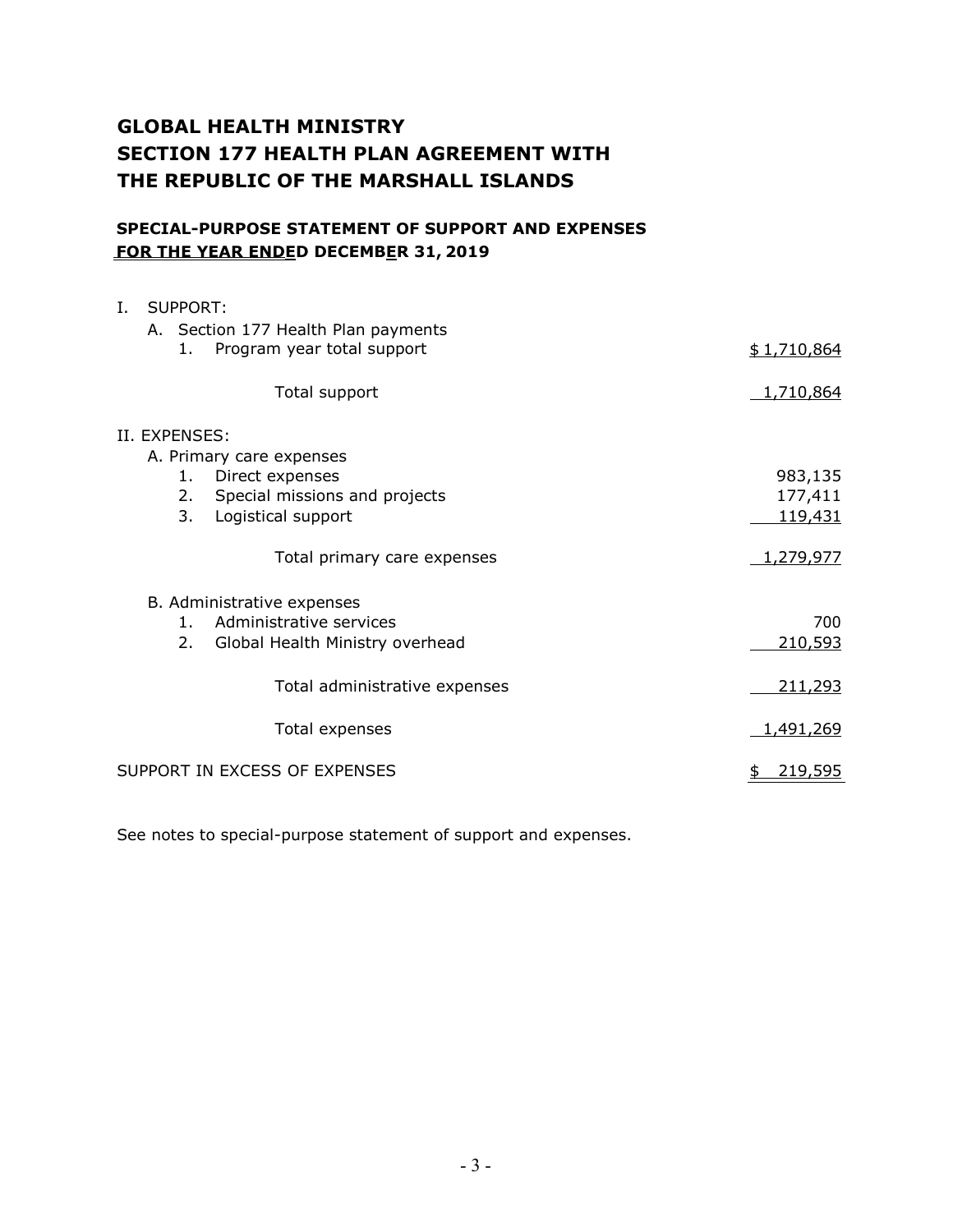# **GLOBAL HEALTH MINISTRY SECTION 177 HEALTH PLAN AGREEMENT WITH THE REPUBLIC OF THE MARSHALL ISLANDS**

# **NOTES TO SPECIAL-PURPOSE STATEMENT OF SUPPORT AND EXPENSES FOR THE YEAR ENDED DECEMBER 31, 2019**

# **1. SECTION 177 HEALTH PLAN AGREEMENT AND SUMMARY OFSIGNIFICANT ACCOUNTING POLICIES**

Global Health Ministry (the "Contractor"), a wholly owned subsidiary of Trinity Health, entered into a contract, commencing on January 1, 2007, extending through December 31, 2007, with The Republic of the Marshall Islands (the "Government"). Subsequent to December 31, 2007, the Contractor has received multiple written extensions from the Government to continue the program, most recently through December 31, 2022. Under the terms of the contract, the Contractor has the obligation to provide management of specified health services for eligible citizens of The Republic of the Marshall Islands. In consideration of these services, the Government supports qualified contract expenses and provides a specified administration fee to the Contractor.

The contract can be terminated at the option of either party if the other party has not cured, within 60 days, a formally notified contractual default or if the other party files for bankruptcy. In addition, the Contractor may terminate the contract upon 90 days' notice if the Section 177 Health Plan is operated in a manner that is inconsistent with the ethical standards and philosophy of the Contractor.

Patient eligibility is determined by the Government. The Government provides approvals for eligible patients to the Contractor.

**Basis of Accounting**—The special-purpose statement of support and expenses (the "Statement") was prepared to present the support received and expenses incurred by the Contractor in the performance of the Section 177 Health Plan Agreement with the Government in accordance with Section 12 of the Contract for Management of the Section 177 Health Plan Agreement and is not intended to be a presentation in conformity with accounting principles generally accepted in the United States of America.

The accompanying statement is presented on the accrual basis of accounting for expenses and on a cash basis for support received.

**Fixed Assets**—Fixed assets purchased by the Contractor in The Republic of the Marshall Islands, for use exclusively in the execution of the Section 177 Health Plan Agreement with the Government, are expensed when purchased. The Contractor is the custodian of the assets until the completion of the contract. Upon completion of the contract, the assets become the property of the Government.